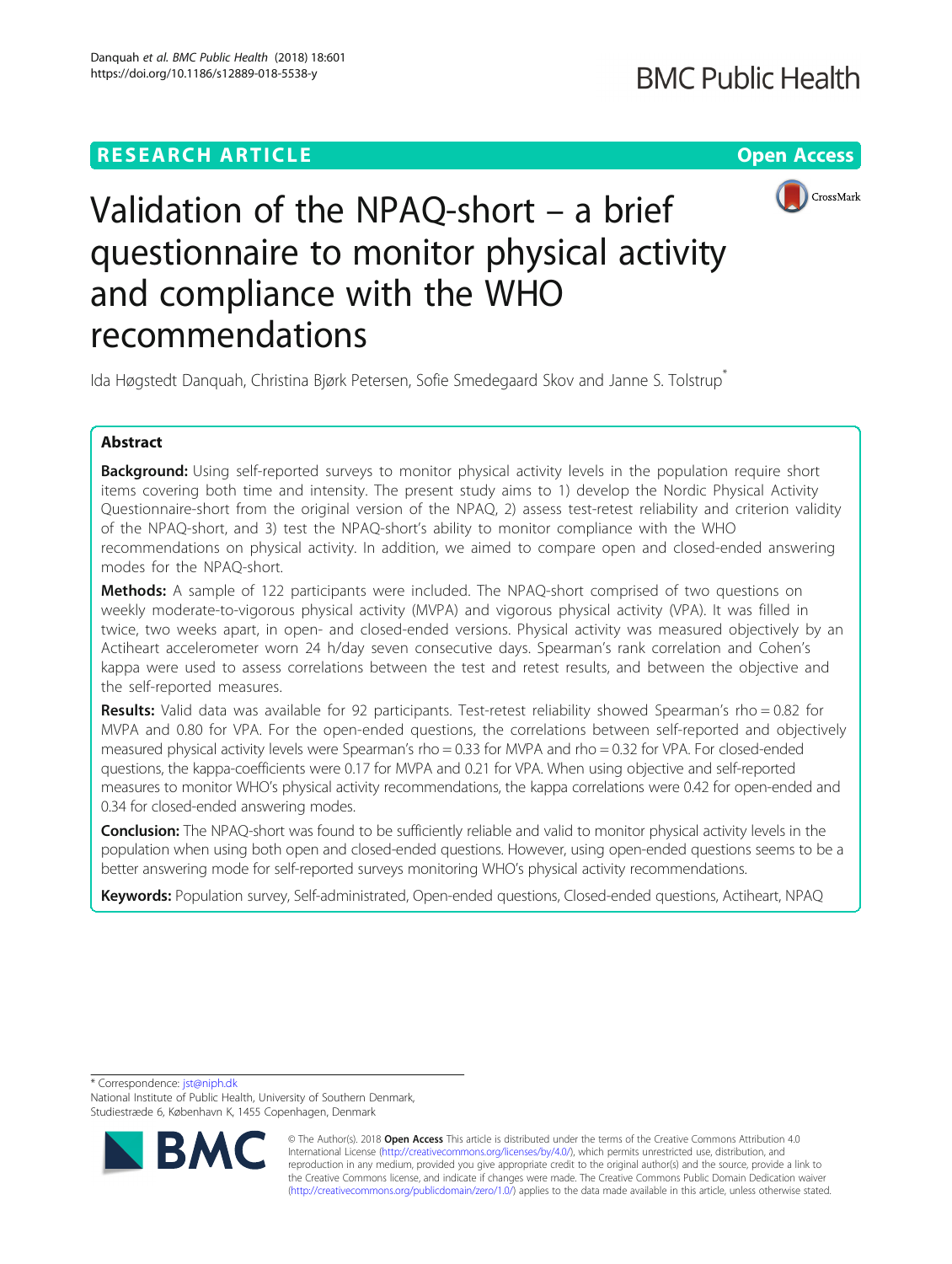# Background

Physical activity is a multidimensional construct measured by the duration, frequency and intensity of activities performed in different domains such as work or leisure [[1\]](#page-8-0). Monitoring populations levels of physical activity in the general offers an opportunity to identify populations with physical activity levels below the official recommendations and track changes over time. The World Health Organization (WHO) recommends adults to be physically active for at least 150 min of moderate activity or 75 min of vigorous activity per week, or an equivalent combination of the two. [\[2\]](#page-8-0). Therefore, an instrument monitoring according to these guidelines needs to measure both duration and intensity. Often used selfreported survey instruments apply large questionnaire batteries (up to 27 questions) like the International Physical Activity Questionnaire (IPAQ) long version or the Global Physical Activity Questionnaire (GPAQ), which both have shown reasonable validity [[3](#page-8-0)–[6](#page-8-0)]. However, in large national surveys a brief or even single-item questionnaire is preferred as it reduces the complexity and therefore improves responding rates [\[7](#page-8-0)].

The Nordic Physical Activity Questionnaire (NPAQ) is a survey tool based on telephone interviews measuring physical activity by four questions  $[8]$  $[8]$  $[8]$ . Two of these questions consider duration of physical activity during the past week and are found suitable for monitoring the WHO recommendation on physical activity in populations in general. The two questions ask separately for duration of 1) moderate-to-vigorous and 2) vigorous physical activity combined during leisure time and transport. The remaining two questions considers number of days with moderate-to-vigorous and vigorous physical activity. They are thus not comparable with WHO's recommendations on physical activity. For this reason, the NPAQ was adapted to a self-administered version that fit the purpose of a large national population based survey.

It is often discussed whether to use open-ended or closed-ended questions [[7](#page-8-0), [9,](#page-8-0) [10\]](#page-8-0). Closed-ended questions generally require less effort to answer; however, fixed categories offer less variation and may thus compromise further analysis and categories may affect how respondents perceive and answer the question [[7,](#page-8-0) [9\]](#page-8-0). On the other hand open-ended questions pose a bigger task to the respondent which may ultimately result in nonresponse bias [\[7](#page-8-0), [9](#page-8-0)]. Because of this ambiguity we wanted to compare the results of the two answering modes.

The main objectives of this study were to 1) adapt the interviewer-based questions from NPAQ into a twoquestion self-administered version, NPAQ-short, 2) assess test-retest reliability and criterion validity for NPAQ-short, and 3) test the ability of NPAQ-short to monitor compliance with the WHO recommendations on physical activity. Additionally, throughout the paper, we also aimed to compare open-ended and closed-ended answering modes for the two questions in the NPAQshort.

# Method

# Study sample and recruitment

Sample size was estimated using the method developed by Walter et al.  $[11]$  $[11]$ . The aim of the study was to estimate correlation coefficients between self-reported and objectively measured physical activity between 0.3 and 0.6 [[3,](#page-8-0) [4](#page-8-0)], which resulted in a sufficient sample size of 44 people [[11](#page-8-0)]. To account for loss to follow-up and to be able to stratify by sex, the sample size was increased to 120 people.

Participants consisted of a convenience sample, recruited through different sources: an announcement was distributed by using the LinkedIn page of the National Institute of Public Health, by contacting specific workplaces and organisations, and through the extended network of the research group. The recruitment process was adjusted regularly, aiming for a balanced distribution in the study population regarding sex, age, education and region. All interested individuals received written and oral information about the project and signed a written informed consent. No incentives were given for participation, but participants received a report with their personal results afterwards.

The content of the survey did not require registration at the Regional Committee on Health Research Ethics, the Capital Region of Denmark (H-16020894). Data managing procedures was approved by the Danish Data Protection Agency (2015–57-0008). The survey content and procedures were designed according to the Helsinki Declaration [\[12\]](#page-8-0).

#### Physical activity questions

The interviewer-based questions in NPAQ were adapted into a two-question self-administered questionnaire, NPAQ-short. Both versions include one question on time spent on moderate and vigorous physical activity (MVPA) and one on time spent on vigorous physical activity (VPA). At first, questions from NPAQ were modified for self-administered use mainly by reducing the amount of text. This was done through discussions in the project group, existing literature and experience from other researchers.

Then, content validity was assessed using cognitive interviewing, which gave insight into the cognitive processes taking place when answering the questions, in order to improve the wording of the questions [\[13](#page-8-0)]. A total of 12 cognitive interviews were conducted with participants of different sex, age, and education. The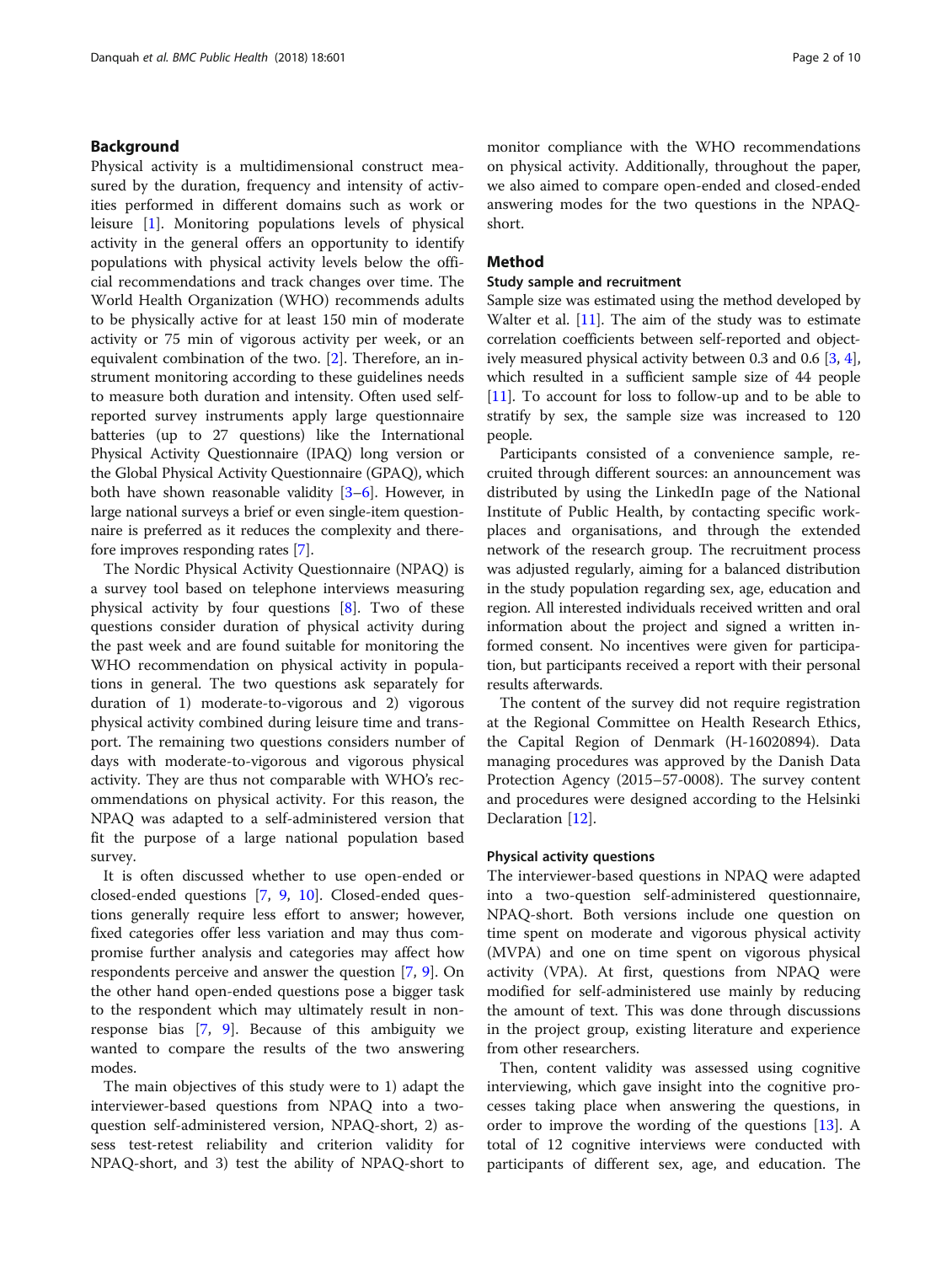interviews considered e.g. the different elements of the questions (help text, descriptions of intensity, and examples of activities). From the interviews, it became clear that the respondents preferred different elements in their response process depending on their activity patterns, and thus all elements were included in the final version of the questionnaire. However, the cognitive interviews led to smaller adjustments in the wording of the questions. The final version of NPAQ-short is displayed in Fig. 1.

To assess test-retest reliability and criterion validity NPAQ-short was included in a questionnaire, which was distributed to participants twice, two weeks apart. Two versions of NPAQ-short were included in the questionnaire; first participants answered the closed-ended version and then, separated by additional questions, they answered the open-ended version. The additional questions concerned sex, age, weight, height, education, occupation, health status, sedentary behaviour, and selfrated fitness. The NPAQ-short with both open and closed-ended questions are displayed in Fig. 1.

At inclusion, participants answered the questionnaire on a computer or in some cases on a printed version due to technical reasons. After two weeks they received an e-mail with a link to the same questionnaire. A single participant without e-mail address received the second questionnaire by mail. Two reminders about answering the second questionnaire were sent out after one and two weeks.

# Activity monitor

Physical activity was measured using Actiheart (Camn-Tech Ltd., Cambridge, UK), which measures heartbeat and acceleration and combines the two into a measure of energy expenditure [[14,](#page-8-0) [15\]](#page-8-0). Actiheart was placed horizontally on the chest using two electrodes (SP-50 ECG Electrode) and set to record in 60 s. epochs. Before long-term monitoring a signal test was conducted and participants completed a steptest, which was used for individual calibration. The steptest was administered from the Actiheart Software and lasted 8 min during which participants stepped up and down on a 20 cm step bench following a given beat with increasing intensity [[16\]](#page-8-0). The participants received the Actiheart at the first visit and returned it after one week either picked by a member of the research team or returned by mail in a prepaid envelope. Participants wore the monitor 24 h/ day for seven consecutive days however, they were asked

| Common                   | Physical activities in your free time                                                            |  |  |
|--------------------------|--------------------------------------------------------------------------------------------------|--|--|
| introduction             | The following questions concern how physically active you are in your free time and during       |  |  |
|                          | transport (including your commute to and from work/school/classes)                               |  |  |
| <b>MVPA</b>              | On a typical week, how much time do you spend in total on moderate and vigorous physical         |  |  |
| question                 | activities where your heartbeat increases and you breathe faster (e.g. brisk walking, cycling as |  |  |
|                          | a means of transport or as exercise, heavy gardening, running or recreational sports).           |  |  |
|                          | Only include activities that lasted at least 10 minutes at a time.                               |  |  |
| MVPA,                    | $\Box$ Less than 1/2 an hour (less than 30 minutes)<br>(1)                                       |  |  |
| closed-ended             | $\Box$ 1/2 an hour - 1 1/2 hours (30-90 minutes)<br>(2)                                          |  |  |
|                          | $\Box$ 1 ½ - 2 ½ hours (90-150 minutes)<br>(3)                                                   |  |  |
|                          | 2 $\frac{1}{2}$ - 5 hours (150-300 minutes)<br>(4)                                               |  |  |
|                          | $\Box$ More than 5 hours (more than 300 minutes)<br>(5)                                          |  |  |
| MVPA,                    | Hours pr. week  <br>I Minutes pr. week                                                           |  |  |
| open-ended<br><b>VPA</b> | How much of the time that you spend on physical activities in a typical week, which you          |  |  |
| question                 | indicated above, do you spend in total on vigorous physical activities? This includes activities |  |  |
|                          | that get your heart racing, make you sweat and leave you so short of breath that speaking        |  |  |
|                          | becomes difficult (e.g. swimming, running, cycling at high speeds, cardio training, weight-      |  |  |
|                          | lifting or team sports such as football).                                                        |  |  |
|                          | Only include activities that lasted at least 10 minutes at a time.                               |  |  |
| VPA.                     | $\Box$ Less than 1/2 an hour (less than 30 minutes)<br>(1)                                       |  |  |
| closed-ended             | $\Box$ 1/2 an hour - 1 hours (30-60 minutes)<br>(2)                                              |  |  |
|                          | $\Box$ 1 - 1 ½ hours (60-90 minutes)<br>(3)                                                      |  |  |
|                          | $\Box$ 1 ½ - 2 ½ hours (90-150 minutes)<br>(4)                                                   |  |  |
|                          | $\Box$ More than 2 $\frac{1}{2}$ hours (more than 150 minutes)<br>(5)                            |  |  |
| VPA,<br>open-ended       | Hours pr. week                 Minutes pr. week                                                  |  |  |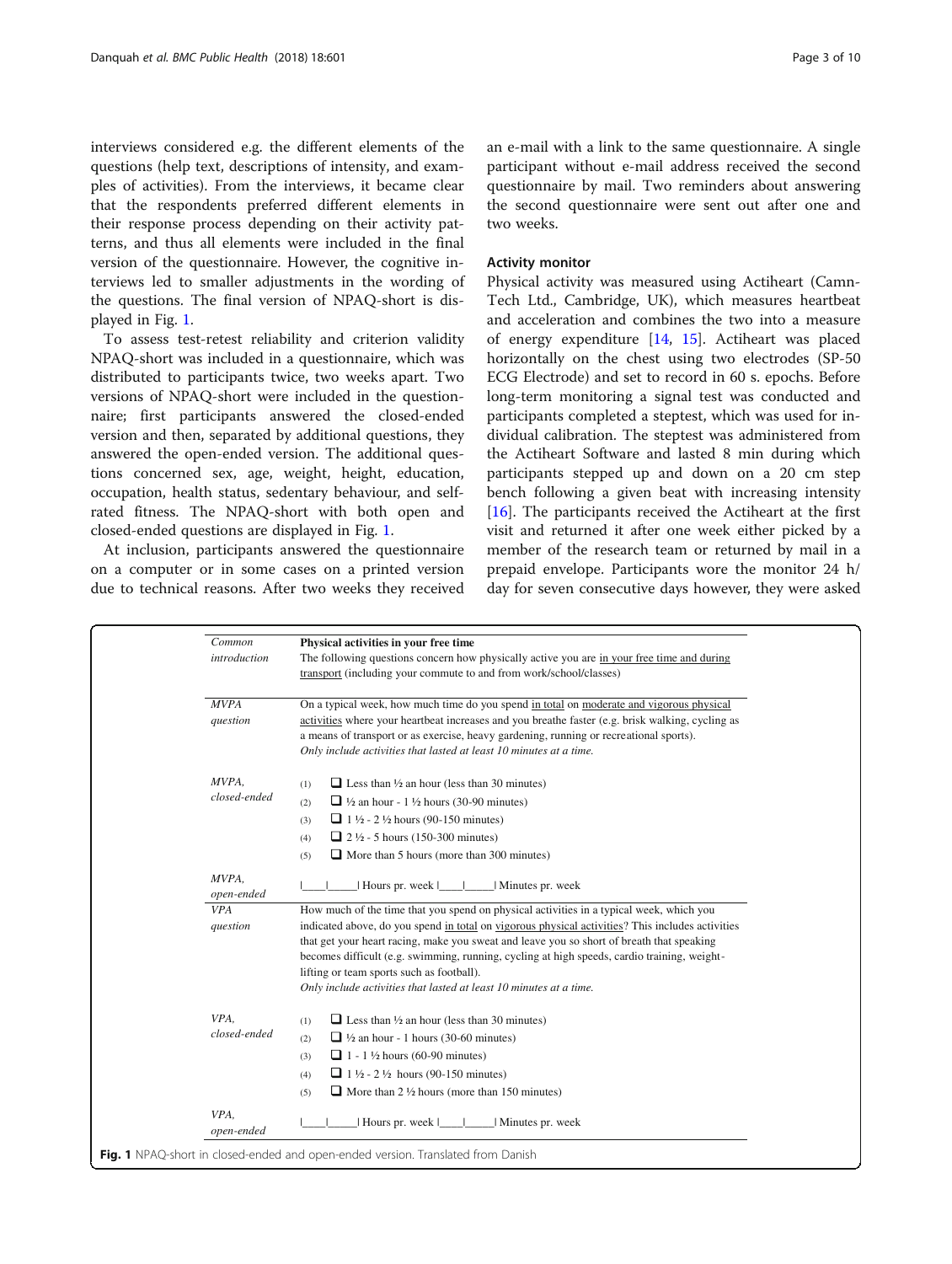to take off the monitor in case of skin irritation, swimming or any water-related sports (the monitor could be worn during showering). In addition, participants were instructed to change the electrodes every second day in order to ensure the best signal and to prevent skin irritation.

During the monitoring time period, participants kept a log in which they recorded sleeping patterns, working hours and when they changed electrodes. Irregularities, e.g. problems with the monitor or non-wear time were also documented.

# Data processing

Test-retest reliability and criterion validity were analysed for each of the two questions in NPAQ-short separately. This was done in order to assess the ability of the NPAQ-short to monitor physical activity duration and intensity. Additionally, answers to both questions were combined into a joint measure that was able to stratify the population according to the WHO recommendations for which criterion validity was analysed.

# Questionnaire data processing

For open-ended questions hours and minutes of activity were summed. Inspired by the values used in the original version of NPAQ, weekly MVPA above 21 h and below 35 h were truncated to 21 h, and values above 35 h categorised as missing. Weekly VPA above 10 h and below 21 h were truncated to 10 h and values above 21 h were categorised as missing [[17\]](#page-8-0).

The WHO recommends to be physically active weekly for at least 150 min of MPA, or 75 min of VPA, or an equivalent combination (e.g. 100 min of MPA and 25 min of VPA). For objectively measured physical activity and open-ended questions compliance with WHO's recommendations was calculated as a combination of MPA (MVPA-VPA) and VPA. Thus, participants were categorised as having physical activity levels above or below the WHO recommendations based on either MPA, VPA or a combination of the two. Thus, to have physical activity levels above the recommendations MPA/150 + VPA/75 should be equal to or above 1, while values below 1 classified as having activity levels below the WHO recommendations (Additional file [1\)](#page-8-0). For the closed-ended version, participants were categorised as having physical activity levels above the standard recommendations if they answered MVPA categories 150–300 min and > 300 min, VPA categories 60–90 min, 90–150 min, > 150 min, or a combination of MVPA 90– 150 min and VPA 30–60 min (Additional file [1](#page-8-0)).

In addition to the standard recommendation, WHO has an extended recommendation for additional health benefits. This recommendation consists of 300 min MPA, 150 min MVPA or an equivalent combination of

Specificity and sensitivity show how well the openended and closed-ended questions identify the participants above or below the WHO physical activity recommendations. Specificity is the number of participants with physical activity levels below the WHO recommendations measured by both the self-reported and objectively as a percentage of those with levels below the recommendations according to the objective measure. Sensitivity is the number of participants with physical activity levels above the WHO recommendations both measured by self-report and objectively as a percentage of those with levels above the recommendations according to the objective measure.

recommendation is found in the Additional file [2.](#page-8-0)

## Activity monitor data processing

Actiheart files were trimmed in accordance with the logbook in the commercial software (Actiheart 4.0.116, CamNtech), using standard procedures for identifying non-wear time periods and interpolating gaps with missing data. Non-wear time was identified as a continuous period of > 2 h with no activity or with information from the logbook. Gaps  $<$  5 min were filled by automatic interpolation based on previous and subsequent data [[16\]](#page-8-0). The activity measure was calibrated using selfreported height and weight, resting heart rate as an average over the measured nights and results from the step test. Based on this, energy expenditure and MET-values for each minute of wear time was calculated using the branched equation model [[18\]](#page-9-0).

Combining this data with information from the log on sleep, work and leisure each minute was categorised into one of these three domains. Leisure time minutes with MET> 3.0 were summed into minutes of MVPA/week and leisure time minutes with MET> 6.0 were summed into VPA/week [\[2](#page-8-0)]. Only MVPA minutes in bouts of 10 or more minutes were included due to WHO's recommendations on physical activity (allowing for 2 min below threshold) [[19](#page-9-0)].

In line with previous studies, a workday had to have valid data for at least 4 h of work and 3 h of leisure time and a leisure day had to have at least 7 h of valid data (excluding sleep) to be included in the analyses [[20](#page-9-0)]. Participants were included in the analyses if they had valid data for a minimum of three days, constituting of at least two workdays and one leisure day, or three leisure days in case participants did not work.

# Final study population

One hundred twenty two participants were included in the study, filled out the first questionnaire and had the Actiheart fitted. Of the 122 participants 115 filled out the second questionnaire. During data processing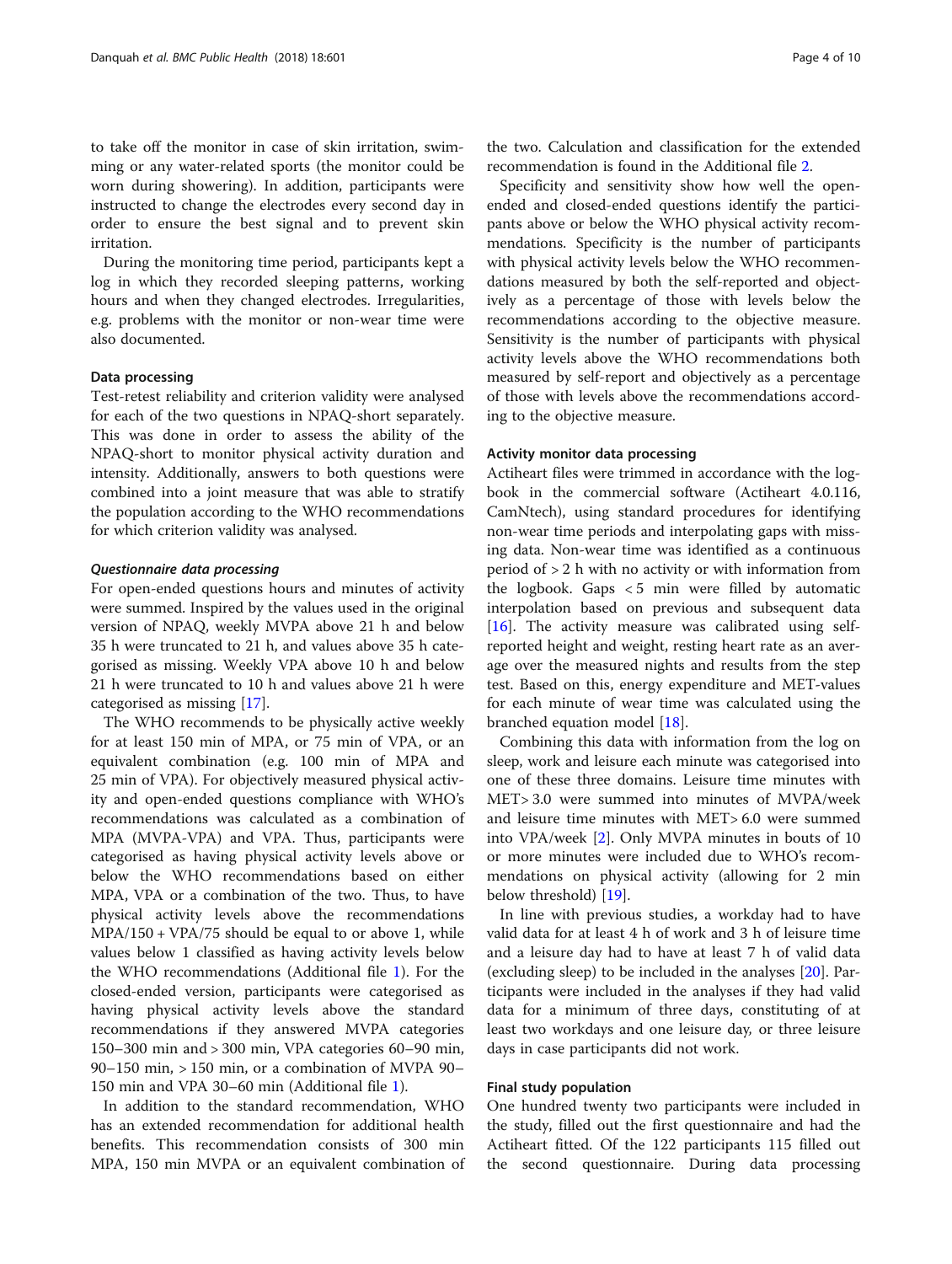Actiheart data from 26 participants (21%) were excluded, e.g. due to technical problems with the device or lack of logbook data, 7 participants (6%) had less than the three required valid days. Participants with complete Actiheart data did not differ significantly from the total group of participants regarding age, sex, and education (data not shown). A few participants were lacking or had invalid questionnaire data which left 117 with valid data from questionnaire 1 and 108 from questionnaire 2.

This resulted in 105 participants with valid data for the reliability analysis, 92 with valid data for analysis of criterion validity of the MVPA question and 89 for the VPA question and compliance with the WHO recommendations.

# Statistical analysis

Spearman's rank correlation coefficient (Spearman's rho) was used to assess correlations between test-retest and between objective and self-report measures of MVPA and VPA. Based on results from similar studies Spearman's rho ≥0.50 was considered acceptable reliability and Spearman's rho ≥0.30 was considered acceptable validity [[3,](#page-8-0) [4](#page-8-0)]. Validity was additionally considered using Bland-Altman plots.

For categorical variables correlations between objective and self-report measures of MVPA and VPA were assessed using Cohen's Kappa. Taking existing literature into account, values ≥0.40 were considered acceptable reliability and values ≥0.20 were considered acceptable validity [\[21\]](#page-9-0). For variables with more than two categories a weighed Kappa was calculated. All statistical analysis were performed in Stata 14.1.

#### Sensitivity analysis

To test the robustness of the chosen cut-point for valid data, we made a number of sensitivity analyses repeating the main analyses. First, we used a requirement of 10 h/day of valid Actiheart data (instead of 7 h/day). Secondly, we conducted analyses with cutpoint for valid data of 4 and 5 days respectively (instead of 3 days). In addition, because mean wear time was 5 days while the questionnaire covered 7 days, we repeated main analyses with standardised values of MVPA and VPA (standardised to a 7-day week with 5 workdays and 2 leisure days).

# Results

# Participants characteristics

Participants (50% men) had an average age of 43 years and were equally distributed on educational level (Table 1). Median time wearing the Actiheart was 5 days (Interquartile Range 4;5).

| <b>Table 1</b> Participants characteristics, $n = 122$ |
|--------------------------------------------------------|
| Questionnaire data                                     |

| Ouestionnaire data                                                              | N (%)                      |
|---------------------------------------------------------------------------------|----------------------------|
| Sex, men                                                                        | 61 (50)                    |
| Age, mean (min;max)                                                             | 43 (17;85)                 |
| Educational level <sup>a</sup>                                                  |                            |
| Low                                                                             | 45 (37)                    |
| Medium                                                                          | 45 (37)                    |
| High                                                                            | 32 (26)                    |
| Labour market attachment                                                        |                            |
| Employed                                                                        | 70 (57)                    |
| Student                                                                         | 27 (22)                    |
| Unemployed/retired                                                              | 25(21)                     |
| $BMI > 25$ , kg/m <sup>2</sup>                                                  | 45 (37)                    |
| Self-rated health; Less good/bad                                                | 7(6)                       |
| Chronic disease (lasting $> 6$ mo) <sup>b</sup>                                 | 37 (30)                    |
| Functional limitations <sup>c</sup>                                             | 51 (42)                    |
| Inactive during leisure time                                                    | 12 (10)                    |
| Physical activity, self-reported min/week (from questionnaire, $n = 122$ )      |                            |
| MVPA, closed-ended <sup>d</sup>                                                 |                            |
| $\leq$ 150 min                                                                  | 55 (45)                    |
| $\geq$ 150 min                                                                  | 67 (55)                    |
| VPA, closed-ended <sup>e</sup>                                                  |                            |
| $\leq 60$ min                                                                   | 61(50)                     |
| ≥60 min                                                                         | 61 (50)                    |
| MVPA, open-ended, median (IQR <sup>T</sup> )                                    | 210 (120;330)              |
| VPA, open-ended, median (IQR <sup>t</sup> )                                     | 90 (30;120)                |
| Physical activity, objectively measured min/week (from<br>Actiheart, $n = 92$ ) | Median (IQR <sup>f</sup> ) |
| <b>MVPA</b>                                                                     | 320 (160;549)              |
| <b>VPA</b>                                                                      | 50 (11;114)                |

<sup>a</sup>Low: Basic school, vocational school or upper secondary. Medium: 3-4 years of higher education e.g. teacher, nurse, bachelor degree. High: > 4 years of higher education e.g. doctor, engineer, master's degree <sup>b</sup>Includes any illness, disease or disability lasting more than 6 months Experiencing any functional limitation during the past 6 months <sup>d</sup> ≤ 150 min: < 30, 30–90, 90–150 min. ≥150 min: 150–300, > 300 min<br><sup>e</sup> ≤ 60 min: < 30; 30–60 min. ≥60 min: 60–90; 90–150; > 150 min <sup>f</sup>Interquartile Range (IQR):25:75

#### Test-retest reliability

Correlations between the individual measures of physical activity (assessed by the questionnaires two weeks apart) were Spearman's rho = 0.82 for MVPA and rho = 0.80 for VPA, for questions with the open-ended answering modes. Spearman's rho for men were 0.88 for MVPA and 0.82 for VPA, and for women 0.78 for both MVPA and VPA (data not shown). For the questions with closed-ended answering modes, the kappa-values were 0. 66 for MVPA and 0.59 for VPA (Table [2](#page-5-0)). For men, the Kappa correlation value was 0.57 for MVPA and 0.48 for VPA and for women the correlation was 0.73 for MVPA and 0.68 for VPA (data not shown).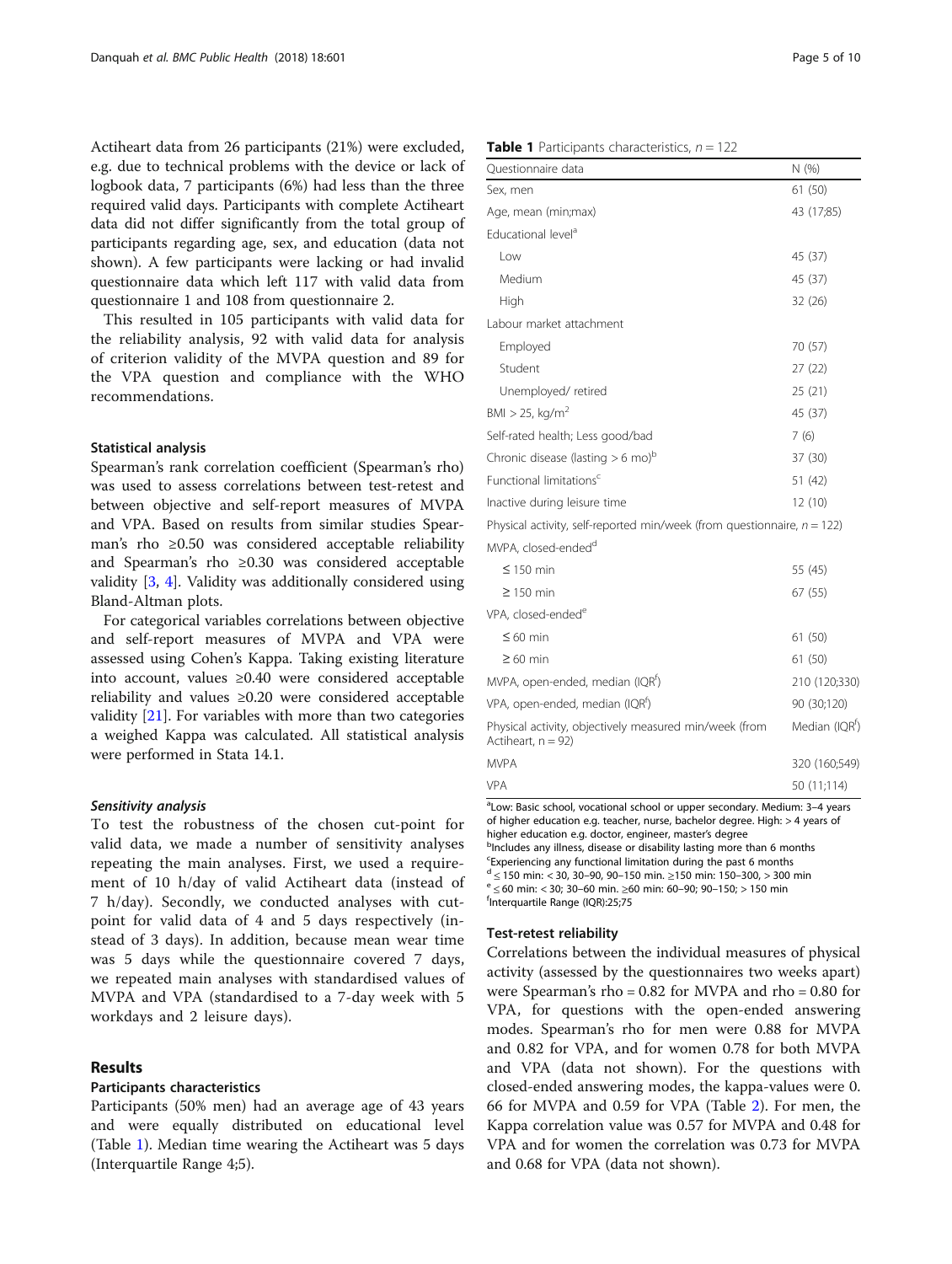#### <span id="page-5-0"></span>Table 2 Test-retest reliability

| Spearman's rho $(\rho)$ |                                 |           |  |
|-------------------------|---------------------------------|-----------|--|
| MVPA, open              | 0.82                            | < 0.001   |  |
| VPA, open               | 0.80                            | < 0.001   |  |
|                         | Cohen's kappa (K <sup>a</sup> ) | 95% Clb   |  |
| MVPA, closed            | 0.66                            | 0.55;0.75 |  |
| VPA, closed             | 0.59                            | 0.47:0.69 |  |

Correlation between self-reported physical activity in questionnaire one and two (14 days apart).  $n = 105$ <sup>a</sup>Weighted kappa

<sup>b</sup>Confidence Interval

# Criterion validity

Spearman's rho was 0.33 for the correlation between self-reported and objectively measured MVPA and for VPA the Spearman's rho was 0.32. For MVPA there were no differences between men and women however, the correlation for VPA was higher for men (Spearman's rho  $= 0.43$ ) than for women (Spearman's rho  $= 0.23$ ).

The Bland-Altman plots showed a mean difference between self-reported and objectively measured MVPA of − 111 min (limits of agreement, LOA: − 680;457) and 26 min (LOA:-173;-224) for VPA (Additional file [3](#page-8-0)). Distribution of the data appeared cone-shaped, illustrating that the higher the level of both MVPA and VPA, the larger the difference between the self-reported and objectively measured values.

For questions with the closed-ended answering modes, the kappa correlation value between the self-reported and the objectively measured MVPA was 0.17 and 0.21 for VPA. The correlations of questions with open-ended answering modes were kappa = 0.20 for MVPA and 0.20 for VPA (Table 3). In general the kappa values were higher for men (kappa = 0.25 for MVPA and 0.31 for VPA) than women (kappa = 0.12 for MVPA and 0.13 for VPA) (data not shown).

Kappa for agreement between the question using a closed-ended answering mode and a categorised version of the open-ended question of NPAQ-short was 0.50 for MVPA and 0.48 for VPA. In general participants were categorised with higher levels of physical activity when using the open-ended compared to the closed-ended versions of the questions (data not shown). This is also seen in Table [4,](#page-6-0) which shows that mean values of MVPA from the open-ended questions generally are above the maximum of the respective closed-ended category. The same applies to mean objectively measured activity. For VPA, mean values from questions using open-ended answering modes and objective measured physical activity are in general close to the limits of the respective closed-ended categories.

# Validity of compliance with WHO's recommendations on physical activity

For objectively measured physical activity 78% of participants were categorised with a physical activity level above the WHO's recommendations, 81% for openended questions and 73% for closed-ended questions. The correlation between the objective and the openended questions was kappa = 0.42 and for the closedended kappa = 0.34 (Table [5](#page-7-0)).

The specificity, i.e. the proportion correctly classified as having physical activity levels below the recommendations, was 50% for open-ended questions, 55% for closed-ended questions. The sensitivity, i.e. the proportion correctly classified as having physical activity levels above the recommendations, was 90% for open-ended questions and 81% for closed-ended questions (Table [5](#page-7-0)). In general, analysis on the compliance with WHO's extended recommendations showed lower kappa values (kappa = 0.33 for open-ended questions and 0.17 for closed-ended questions) (Additional file [4\)](#page-8-0).

# Sensitivity analyses

Sensitivity analyses were carried out using different requirements for valid data: 10 h/day of valid data, 4 days of valid data and 5 days of valid data, and separately with standardised values of MVPA and VPA. None of the analyses changed the results markedly.

# **Discussion**

The present study tested the reliability and the validity of the NPAQ-short. The NPAQ-short was adapted from

**Table 3** Comparison between self-reported and objectively measured physical activity (min/week)

|             |                                                                                     | n  | Cohen's kappa $(k)^{D}$ | 95% CI    |
|-------------|-------------------------------------------------------------------------------------|----|-------------------------|-----------|
| <b>MVPA</b> | Objectively measured vs. self-report closed-ended question                          | 92 | 0.17                    | 0.07;0.30 |
|             | Objectively measured vs. self-report open-ended question (categorized) <sup>a</sup> | 92 | 0.20                    | 0.07;0.36 |
| <b>VPA</b>  | Objectively measured vs. self-report closed-ended question                          | 89 | 0.21                    | 0.08;0.37 |
|             | Objectively measured vs. self-report open-ended question (categorized) <sup>a</sup> | 89 | 0.20                    | 0.06:0.34 |

Cohen's Kappa (к) with 95% Confidence Interval (CI). Objectively measured activity has been categorized into closed-ended categories in order to calculate agreement

<sup>a</sup>Open-ended questions categorized into closed-ended categories to enable comparison

b Weighted Kappa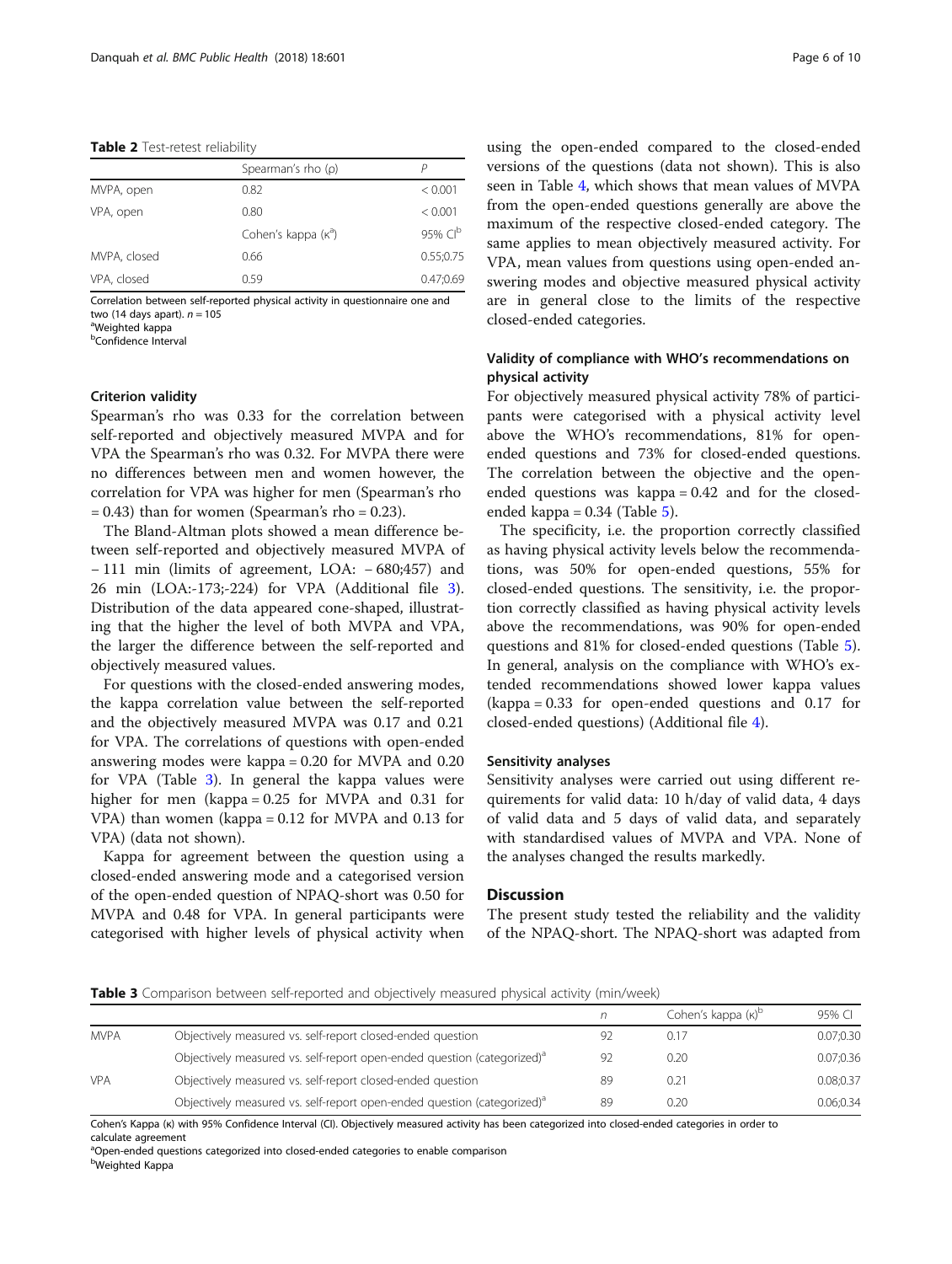<span id="page-6-0"></span>Table 4 Comparison of different categorised versions of self-reported and objectively measured physical activity

| Closed-ended    | n  | Open-ended,<br>Mean (min/week) (SD) | Objective measures<br>Mean (min/week) (SD) |
|-----------------|----|-------------------------------------|--------------------------------------------|
| MVPA $(n=92)$   |    |                                     |                                            |
| $<$ 30 min      | 7  | 69 (64)                             | 195 (264)                                  |
| $30 - 90$ min   | 17 | 132 (104)                           | 284 (194)                                  |
| 90-150 min      | 14 | 166 (75)                            | 297 (235)                                  |
| $150 - 300$ min | 33 | 277 (108)                           | 391 (233)                                  |
| $> 300$ min     | 21 | 454 (322)                           | 511 (246)                                  |
| $VPA (n=89)$    |    |                                     |                                            |
| $<$ 30 min      | 22 | 28(41)                              | 31 (44)                                    |
| 30-60 min       | 25 | 69 (44)                             | 79 (76)                                    |
| $60 - 90$ min   | 11 | 119 (27)                            | 111 (112)                                  |
| $90 - 150$ min  | 25 | 147 (65)                            | 65 (66)                                    |
| $>150$ min      | 6  | 290 (155)                           | 210 (97)                                   |

the NPAQ in order to monitor physical activity levels in populations as well as compliance with the current WHO recommendations on physical activity. The testretest reliability of the NPAQ-short was above the predefined acceptable levels [[3,](#page-8-0) [4](#page-8-0), [21](#page-9-0)] (Spearman's rho between 0.80 and 0.82, kappa coefficients between 0.59 and 0.66).

Regarding the validity of the self-reported physical activity measure compared to the objective physical activity measure, the questions with open-ended answering modes showed acceptable levels (Spearman's rho 0.32 and 0.33 for MVPA and VPA respectively) [[3,](#page-8-0) [4](#page-8-0)]. For the closed-ended version, only the question on VPA was found to be acceptable (kappa 0.21), while for the question on MVPA results were below the predefined level (kappa 0.17) [[21](#page-9-0)]. Comparing open- and closed-ended answering modes, the kappavalues of 0.50 for MVPA and 0.48 for VPA indicated that the two versions correspond moderately [\[21](#page-9-0)]. In general, answers to the open-ended questions were closer to the objectively measured physical activity than answers to the closed-ended questions, especially for MVPA-values.

The Bland-Altman plots showed a mean difference for MVPA of − 111 min indicating that MVPA was underreported in the NPAQ-short compared to the results from the objective measure. Conversely for VPA, mean difference was 26 min indicating an overreporting of VPA. The cognitive interviews pointed out that some participants did not report activities like dog walking or walking to buy groceries as MVPA. This might explain why MVPA in general was underreported. On the other hand, the social desirability bias might lead to people overestimating their amount of

physical activities in order to appear sporty and fit, which may explain why VPA was overreported.

The ability to monitor the compliance with WHO's recommendations on physical activity showed high sensitivity (> 80%) and medium specificity (50 to 55%) , implying that NPAQ-short was better at detecting people above the WHO recommendations than those below. In general, the open-ended version of the NPAQ-short tended to perform better than the closed-ended (kappa open-ended was 0.42 and closedended was 0.34).

Other studies testing the validity of questionnaire batteries like the IPAQ and the GPAQ have found correlations of Spearman's rho between 0.27 and 0.49 [\[3](#page-8-0)–[5](#page-8-0)]. The present study found similar coefficients (Spearman's rho between 0.32 and 0.33). Other brief questionnaires assessing compliance with recommendations (30 min/ day) found kappa values between 0.15 and 0.44 [[19,](#page-9-0) [22](#page-9-0)], which are similar to the values in the present study (kappa between 0.34 and 0.42). MVPA was underreported by − 111 min (i.e. 15 min/day) this error is similar as found by others [\[23](#page-9-0)].

The NPAQ-short was modified and simplified from the interviewer-administered questionnaire NPAQ. The NPAQ has been validated with Pearson's correlation coefficients  $r = 0.33$  for MVPA and  $r = 0.23$  for VPA [\[24](#page-9-0)], which are similar to the present study. When measuring compliance with the WHO physical activity recommendations, a study of the NPAQ [[24\]](#page-9-0) found higher levels of sensitivity (100%) than specificity (47%). These levels are similar to the levels found in the present study (81–86% and 50–55% respectively).

Overall, the NPAQ-short was found to have similar validity compared to other questionnaires however, our version benefits from being very brief which is an advantage in large population surveys. In addition, the NPAQshort questionnaire is suitable for measuring the compliance with the WHO recommendations, which other brief questionnaires are not designed to.

Comparing the open-ended and closed-ended version of the questionnaire, little differences were observed in the ability to monitor physical activity. However, the open-ended question on MVPA tended to perform better than the closed-ended version. Regarding the compliance with the classifying the population according to WHO's recommendations on physical activity, the open-ended questions were better at identifying participants *above* the recommendations, while the closed-ended were better at identifying participants below the recommendations. Olsson et al. have compared physical activity questions with open and closed answering modes and concluded that the closed-ended questions showed better correlations with objectively measured activity compared to the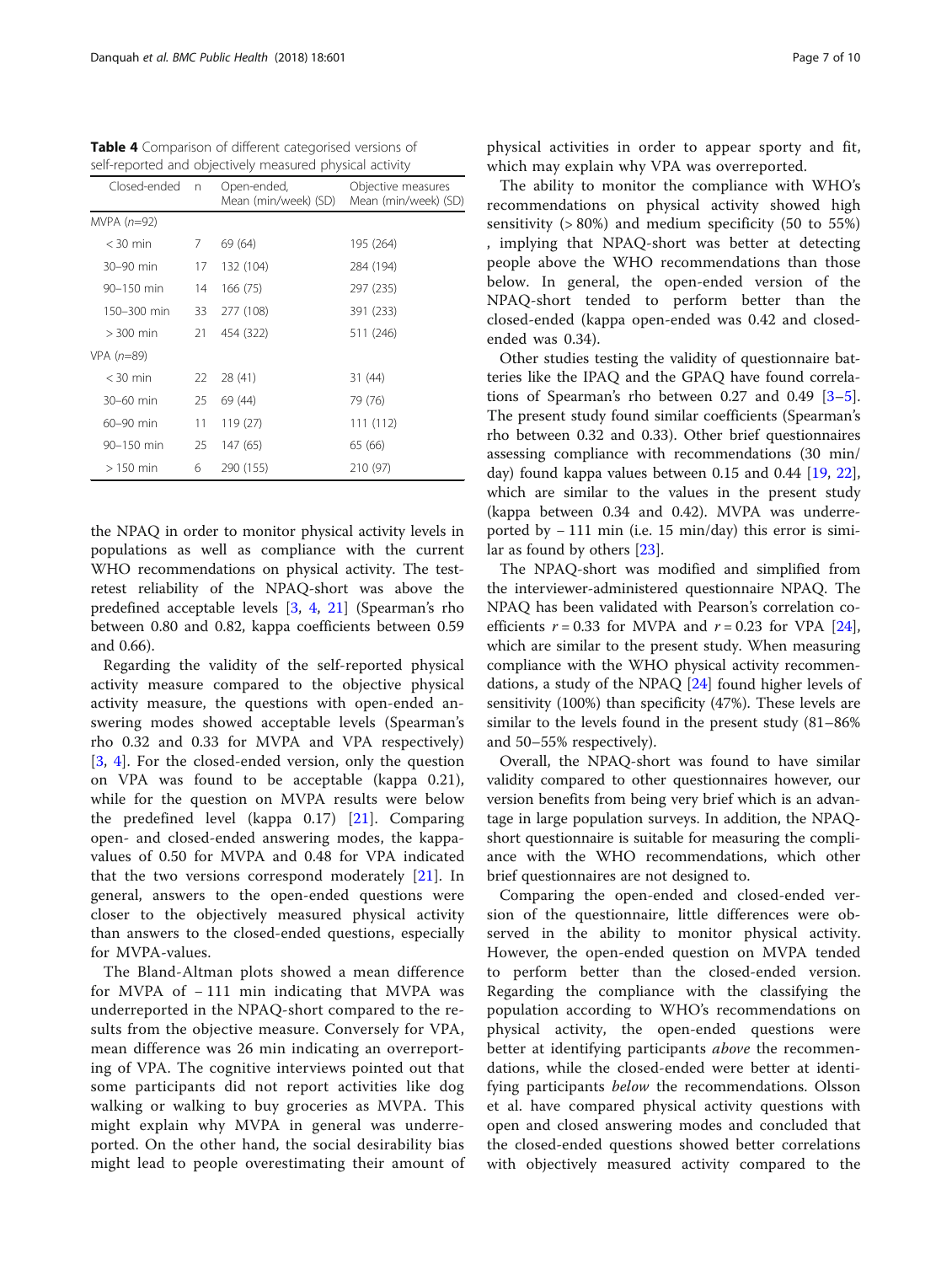<span id="page-7-0"></span>

| <b>Table 5</b> Compliance with WHO's recommendations on different physical activity measurement methods |  |
|---------------------------------------------------------------------------------------------------------|--|
|---------------------------------------------------------------------------------------------------------|--|

|                                       | Objectively measured <sup>®</sup><br>n(%) | Self-reported                              |                                             |                                                          |  |
|---------------------------------------|-------------------------------------------|--------------------------------------------|---------------------------------------------|----------------------------------------------------------|--|
| Compliance with WHO's recommendations |                                           | Open-ended questions <sup>a</sup><br>n (%) | Closed-ended questions <sup>b</sup><br>n(%) | Open-ended questions<br>categorized <sup>c</sup><br>n(%) |  |
| <b>No</b>                             | 20(22)                                    | 17 (19)                                    | 24(27)                                      | 13 (15)                                                  |  |
| Yes                                   | 72 (78)                                   | 72 (81)                                    | 65(73)                                      | 76 (85)                                                  |  |
| Kappa (95% CI)                        |                                           | 0.42(0.19;0.65)                            | 0.34(0.12;0.56)                             | 0.37(0.14;0.61)                                          |  |
| Specificity <sup>d</sup>              |                                           | 50%                                        | 55%                                         | 40%                                                      |  |
| Sensitivity <sup>e</sup>              |                                           | 90%                                        | 81%                                         | 93%                                                      |  |

WHO's recommendations on physical activity (> 150 min of MPA or > 75 min of VPA or an equivalent combination). Cohens Kappa (k) with 95% Confidence Interval (CI) for comparison between self-reported measures and the objectively measure. Specificity and sensitivity for self-reported measures compared to the objective measure. n = 89

<sup>a</sup>Calculated as a combination of minutes MVPA and VPA (described in Additional file [1](#page-8-0))<br><sup>b</sup>Combining both answers an MVPA and VPA quottions (described in Additional file 1)

 $b$ Combining both answers on MVPA and VPA-questions (described in Additional file [1\)](#page-8-0)

Open-ended questions categorized into closed-ended categories

<sup>d</sup>Specificity is the number of participants with PA-levels below the recommendations both measured by self-report and objectively as a percentage of those with PA-levels below according to the objective measure

eSensitivity is the number of participants with PA-levels above the recommendations both measured by self-report and objectively as a percentage of those with PA-levels above according to the objective measure

open-ended questions [\[10](#page-8-0)]. As described above, this was not the case in the present study. This can be due to differences in the phrasing of the questions and the answering categories. For instance the uppermost category in the questionnaire tested by Olsson et al. was > 2 h while the uppermost of NPAQ-short  $is > 5$  h.

# Strengths and limitations

Strengths of the present study include its size, as the number of participants allowed for the analysis to be divided on sex. Additionally, the Actiheart monitor was used to measure physical activity objectively and thus it included a combination of accelerometry and heart rate. The general wear time was high (median = 5 days), and the Actiheart measure was calibrated using a steptest, thus the objective measure was regarded of high quality. Furthermore, we tested both open-ended and closedended questions on the same participants making comparisons between the two answering modes possible.

Limitations include the sampling method (convenience sample). Even though the population represented a variety of people regarding age, sex and education, questionnaire measures showed that the participants in general had better self-rated health, were better educated, and had a higher level of physical activity compared to the general population [\[25](#page-9-0)]. This might affect generalizability of the results as participants might be more motivated and more concerned about their physical activity level than the general population and thus better at self-reporting physical activity.

Finally, it is important to remember that the NPAQshort was tested with the aim of monitoring physical activity levels in large national surveys and it might therefore not be suitable for individual feedback or intervention purposes.

When choosing physical activity questionnaires for surveys they should be robust for changes in recommendations on physical activity and they should be validated in similar populations. Therefore, it might be relevant to assess the validity of the NPAQ-short in an even larger populations outside the Nordic countries – and to reassess validity if the international recommendations on physical activity change.

# Conclusions

The original NPAQ questionnaire was adapted into a shorter and self-administered two-question version, NPAQ-short. NPAQ-short showed acceptable reliability and validity to monitor physical activity and compliance with WHO's recommendations on physical activity in population based surveys. The open-ended version of the MVPA question showed higher agreement with objectively measured physical activity than the closed-ended version; however for VPA, open-ended and closed-ended answering modes were found to perform equally. Additionally, openended questions seemed better at measuring compliance to WHO's recommendations.

# Perspective

When monitoring levels of physical activity in the general population it is often desirable to use the most low-cost, accurate, and robust questionnaires. This paper contributes with a short-item questionnaire (NPAQ-short). When comparing results on validity from validations studies of bigger and more time-consuming questionnaires such as NPAQ, IPAQ and GPAQ, this study of NPAQ-short has found similar or even better validity.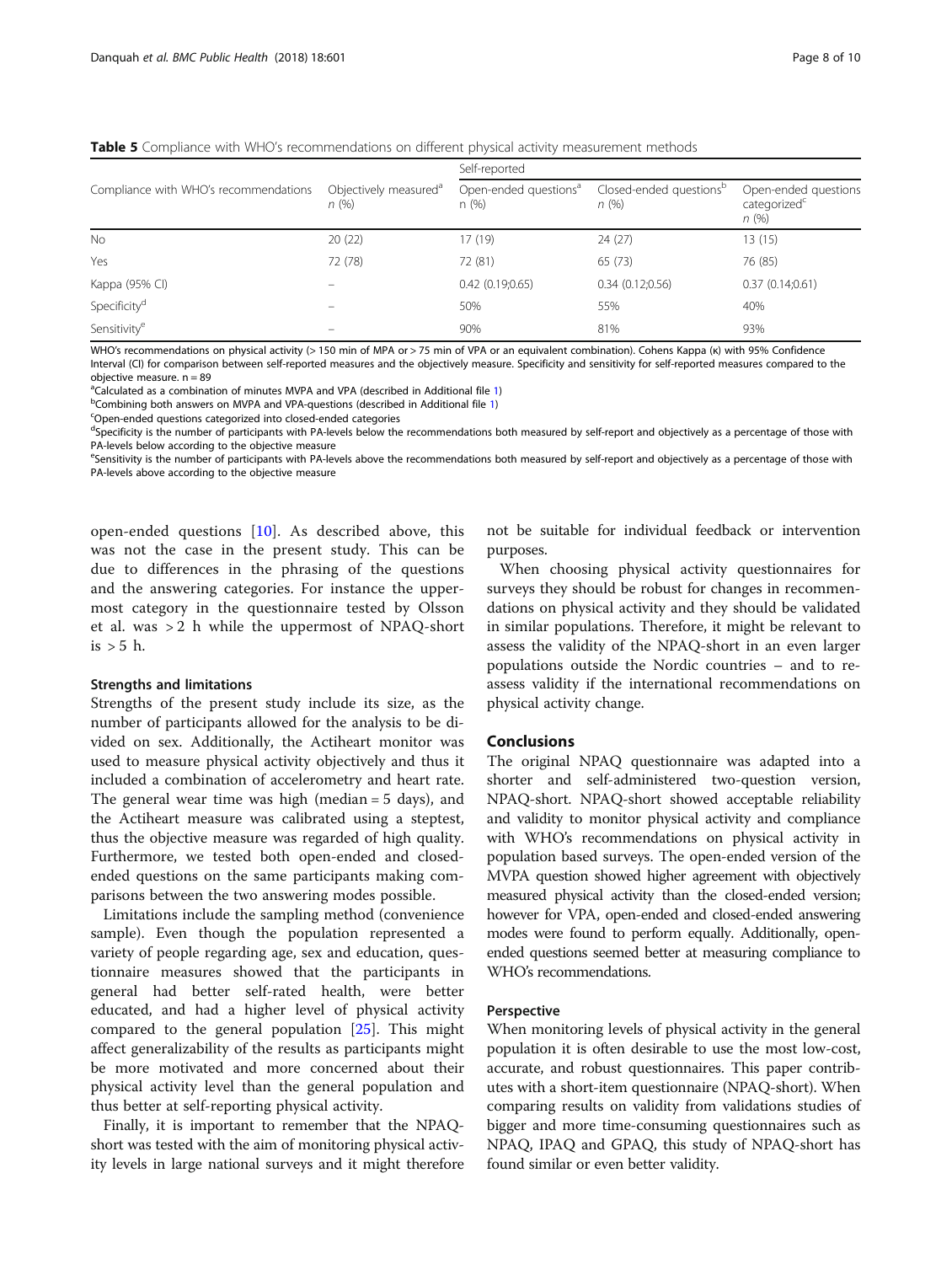<span id="page-8-0"></span>The NPAQ-short has already been applied to The National Danish Health Survey 2017 which gathers information about different health and morbidity measures within the grown-up population in Denmark. In the future, it would be interesting to assess the validity of NPAQ-short in other countries and settings.

# Additional files

[Additional file 1:](https://doi.org/10.1186/s12889-018-5538-y) Calculation of participants' compliance with WHO's recommendations on physical activity. Calculation of participants' compliance with WHO's recommendations on physical activity (> 150 min of MPA or > 75 min of VPA or an equivalent combination) for continuously measured activity (from open-ended questions and objective measure) and answer categories from closed-ended questions. (DOCX 18 kb)

[Additional file 2:](https://doi.org/10.1186/s12889-018-5538-y) Calculation of participants' compliance with WHO's extended recommendations on physical activity. Calculation of participants' compliance with WHO's extended recommendations on physical activity (standard: > 150 min of MPA or > 75 min of VPA or an equivalent combination, extended: > 300 min of MPA or > 150 min of VPA or an equivalent combination) for continuously measured activity (from open-ended questions and objective measure) and answer categories from closed-ended questions. (DOCX 14 kb)

[Additional file 3:](https://doi.org/10.1186/s12889-018-5538-y) Bland-Altman plot of the difference between objective measured and self-reported physical activity and objectively measured physical activity. Bland-Altman plot of the difference between objective measured and self-reported physical activity on y-axis and objectively measured physical activity on x-axis,  $n = 92$ . Correlation between self-reported and objectively measured MVPA was Spearman's rho = 0.33 ( $p = 0.001$ ) and for VPA Spearman's rho = 0.32 ( $p = 0.002$ ). LOA = limits of agreement. (DOCX 24 kb)

[Additional file 4:](https://doi.org/10.1186/s12889-018-5538-y) Compliance with WHO's extended recommendations on physical activity. Compliance with WHO's extended recommendations on physical activity (standard: > 150 min of MPA or > 75 min of VPA or an equivalent combination, extended: > 300 min of MPA or > 150 min of VPA or an equivalent combination) measured objectively and with openended and closed-ended self-reported questions. Cohens Kappa (к) with 95% Confidence Interval (CI) for comparison between self-reported measures and the objectively measure. Specificity and sensitivity for self-reported measures compared to the objective measure.  $n = 89$ . (DOCX 15 kb)

#### Abbreviations

GPAQ: Global Physical Activity Questionnaire; IPAQ: International Physical Activity Questionnaire; MPA: Moderate Physical Activity; MVPA: Moderate and Vigorous Physical Activity; NPAQ: National Physical Activity Questionnaire; NPAQ-short: National Physical Activity Questionnaire - short; VPA: National Physical Activity Questionnaire - short; WHO: World Health Organization

#### Acknowledgments

The authors gratefully acknowledge all the participants involved in the project. We also gratefully acknowledge The National Research Centre for the Working Environment for providing us with measuring equipment and continuously technical support when needed.

#### Funding

This work was supported by TrygFonden, Denmark. The data collection was supported by The Danish Health Authority, Denmark.

#### Availability of data and materials

The dataset used during the current study is available from the corresponding author on reasonable request.

#### Authors' contributions

ID, CP and JT designed and lead the study. ID, CP and SS collected and analysed the data in close cooperation with JT. ID drafted the manuscript

#### Ethics approval and consent to participate

According to the Regional Committee on Health Research Ethics, the Capital Region of Denmark, the content of the study was not obligated to notify (H-16020894). Data managing procedures was approved by the Danish Data Protection Agency (2015–57-0008). The survey content and procedures were designed according to the Helsinki Declaration. All participants were informed about the content and purpose of the project and gave their written informed consent to participate in the study.

#### Competing interests

The authors declare that they have no competing interests.

# Publisher's Note

Springer Nature remains neutral with regard to jurisdictional claims in published maps and institutional affiliations.

# Received: 23 October 2017 Accepted: 3 May 2018 Published online: 08 May 2018

#### References

- 1. Kelly P, Fitzsimons C, Baker G. Should we reframe how we think about physical activity and sedentary behaviour measurement? Validity and reliability reconsidered. Int J Behav Nutr Phys Act. 2016;13:32.
- 2. WHO. Global recommendations on physical Actitvity for health, vol. 1. Switzerland: World Health Organization; 2010.
- 3. Cleland CL, Hunter RF, Kee F, Cupples ME, Sallis JF, Tully MA. Validity of the global physical activity questionnaire (GPAQ) in assessing levels and change in moderate-vigorous physical activity and sedentary behaviour. BMC Public Health. 2014;14:1255.
- 4. Craig CL, Marshall AL, Sjöström M, Bauman AE, Booth ML, Ainsworth BE, Pratt M, Ekelund U, Yngve A, Sallis JF, Oja P. International physical activity questionnaire: 12-country reliability and validity. Med Sci Sports Exerc. 2003;35:1381–95.
- 5. Kim Y, Park I, Kang M. Convergent validity of the international physical activity questionnaire (IPAQ): meta-analysis. Public Health Nutr. 2013;16:440–52.
- 6. Lee PH, Macfarlane DJ, Lam TH, Stewart SM. Validity of the international physical activity questionnaire short form (IPAQ-SF): a systematic review. Int J Behav Nutr Phys Act. 2011;8:115.
- 7. Dillman DA, Smyth JD, Christian LM. Internet, phone, mail, and mixed-mode surveys: the tailored design method: John Wiley & Sons; 2014.
- 8. Knudsen VK, Sørensen MR, Matthiessen J, Fagt S, Groth MV: Dokumentationsrapport, pilotundersøgelse 2010. Intern rapport. DTU Fødevareinstitut, Det Nationale Forskningscenter for Velfærd; 2010.
- De Leeuw ED, Dillman DA: International handbook of survey methodology. Taylor & Francis; 2008.
- 10. Olsson SJG, Ekblom O, Andersson E, Borjesson M, Kallings LV. Categorical answer modes provide superior validity to open answers when asking for level of physical activity: a cross-sectional study. Scand J Public Health. 2016;44:70–6.
- 11. Walter SD, Eliasziw M, Donner A. Sample size and optimal designs for reliability studies. StatMed. 1998;17:101–10.
- 12. World Medical Association. World medical association declaration of Helsinki: ethical principles for medical research involving human subjects. JAMA. 2013;310:2191–4.
- 13. Willis GB. Cognitive interviewing a "how to" guide: Research Triangle Institute; 1999.
- 14. Brage S, Brage N, Franks PW, Ekelund U, Wareham NJ. Reliability and validity of the combined heart rate and movement sensor Actiheart. Eur J Clin Nutr. 2005;59:561–70.
- 15. Actiheart [\[https://web.archive.org/web/20160326232303/http://www.](https://web.archive.org/web/20160326232303/http://www.camntech.com/products/actiheart/actiheart-overview) [camntech.com/products/actiheart/actiheart-overview](https://web.archive.org/web/20160326232303/http://www.camntech.com/products/actiheart/actiheart-overview)] (2012). Accessed 22 June 2016.
- 16. CamNtech Ltd.: The Actiheart User Manual 4.0.109.2013.
- 17. Matthiessen J, Andersen LF, Barbieri HE, Borodulin K, Knudsen VK, Kørup K, Thorgeirsdottir H, Trolle E, Fagt S. The Nordic monitoring system 2011–2014. Status and development of diet, physical activity, smoking, alcohol and overweight. Copenhagen: Nordic Council of Ministers; 2016.